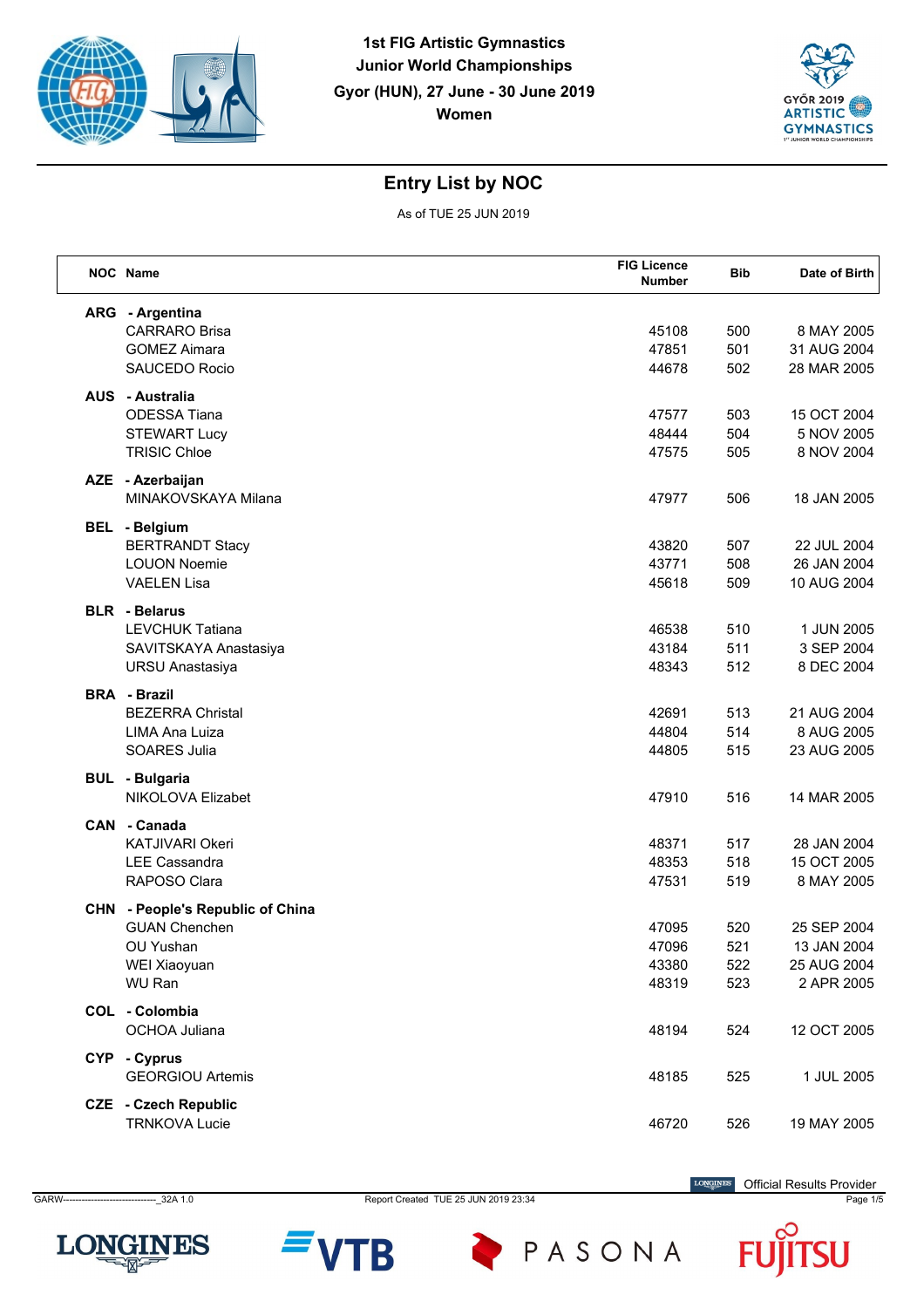



As of TUE 25 JUN 2019

| NOC Name                                                                                                                         | <b>FIG Licence</b><br><b>Number</b> | <b>Bib</b>               | Date of Birth                                            |
|----------------------------------------------------------------------------------------------------------------------------------|-------------------------------------|--------------------------|----------------------------------------------------------|
| <b>DEN</b> - Denmark<br>RASMUSSEN Camille                                                                                        | 37919                               | 527                      | 15 JUN 2004                                              |
| ECU - Ecuador<br><b>PEREA Alais</b>                                                                                              | 46554                               | 528                      | 13 DEC 2004                                              |
| EGY - Egypt<br>ABOELHASAN Jana<br>MAHMOUD Jana<br><b>MELIGE Salma</b>                                                            | 44584<br>44582<br>45612             | 529<br>530<br>531        | 29 SEP 2005<br>17 AUG 2004<br>3 JAN 2004                 |
| ESP - Spain<br>NAVARRO Clara<br><b>PUIG Aina</b><br><b>PUJADAS Berta</b><br><b>VILLALBA Claudia</b>                              | 44133<br>47367<br>44131<br>44132    | 532<br>533<br>534<br>535 | 16 JAN 2004<br>24 AUG 2005<br>30 JUN 2004<br>13 AUG 2004 |
| FIN - Finland<br><b>KOSSILA Ilona</b><br><b>KUUSIKKO Maisa</b><br><b>MONTELL Malla</b>                                           | 47810<br>42962<br>45593             | 536<br>537<br>538        | 10 DEC 2005<br>16 JUN 2005<br>13 JAN 2004                |
| FRA - France<br><b>BOURA Tais</b><br><b>EUGENE Maewenn</b><br><b>FAURE Alison</b><br><b>GARCIA Elise</b>                         | 46354<br>48295<br>40364<br>48298    | 539<br>540<br>541<br>542 | 8 NOV 2005<br>29 AUG 2004<br>30 JAN 2004<br>16 APR 2004  |
| <b>GBR</b> - Great Britain<br><b>GADIROVA Jennifer</b><br><b>GADIROVA Jessica</b><br><b>LEAT Alia Neve</b><br><b>STACEY Ruby</b> | 48369<br>48370<br>46784<br>46811    | 543<br>544<br>545<br>546 | 3 OCT 2004<br>3 OCT 2004<br>27 MAY 2005<br>10 MAR 2005   |
| <b>GER</b> - Germany<br><b>HAASE Jasmin</b><br><b>MALEWSKI Emma Leonie</b><br><b>QUAAS Lea Marie</b>                             | 38162<br>42392<br>44841             | 547<br>548<br>549        | 29 JUN 2004<br>18 JUL 2004<br>22 JUL 2005                |
| GRE - Greece<br><b>BALAMI Chrysa</b><br>SEVASTOPOULOU Asimina<br><b>TSIORI Magdalini</b>                                         | 45577<br>45576<br>45158             | 550<br>551<br>552        | 2 NOV 2004<br>13 FEB 2004<br>4 MAR 2004                  |
| GUA - Guatemala<br>DORIGONI Daniela                                                                                              | 44383                               | 553                      | 29 NOV 2005                                              |



B

PASONA

Official Results Provider

F

SU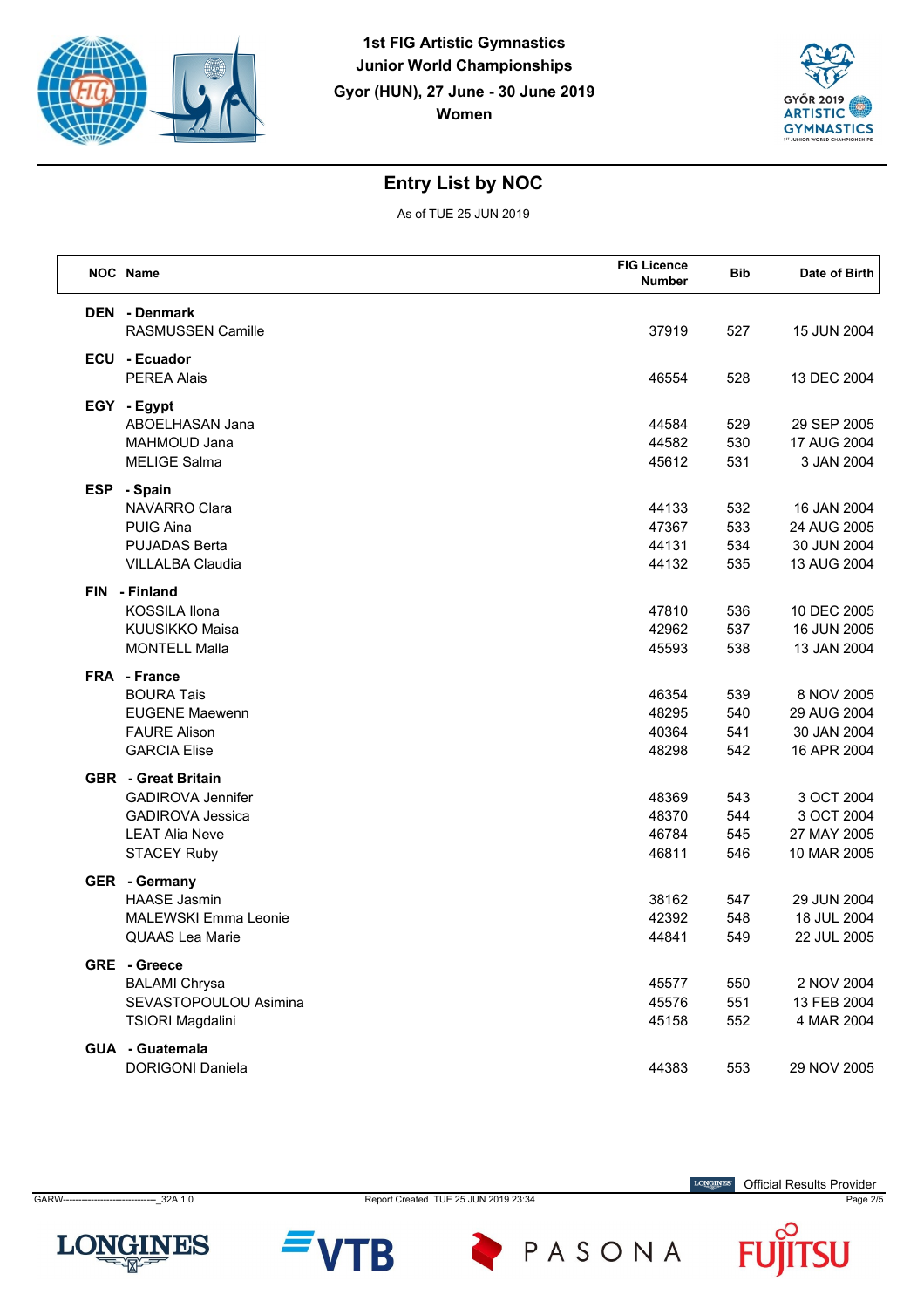



As of TUE 25 JUN 2019

| NOC Name                                    | <b>FIG Licence</b><br><b>Number</b> | <b>Bib</b> | Date of Birth |
|---------------------------------------------|-------------------------------------|------------|---------------|
| HUN - Hungary                               |                                     |            |               |
| <b>MAKOVITS Mirtill</b>                     | 43011                               | 554        | 30 MAR 2004   |
| SZILAGYI Nikolett                           | 46791                               | 555        | 26 SEP 2005   |
| <b>SZMIRNOV Anna</b>                        | 46790                               | 556        | 5 JAN 2005    |
| SZUJO Hanna                                 | 43017                               | 557        | 15 FEB 2004   |
| ISL - Iceland<br>JOHANNSDOTTIR Laufey Birna | 45671                               | 558        | 26 SEP 2004   |
|                                             |                                     |            |               |
| ISR - Israel<br><b>OBERMAN ETZION Maya</b>  | 47148                               | 559        | 4 JAN 2005    |
| ITA - Italy                                 |                                     |            |               |
| <b>CAMPAGNARO Camilla</b>                   | 43213                               | 560        | 6 JAN 2004    |
| <b>MANDRIOTA Veronica</b>                   | 43219                               | 561        | 28 FEB 2005   |
| <b>MINOTTI Micol</b>                        | 46169                               | 562        | 30 DEC 2004   |
| <b>VINCENZI Chiara</b>                      | 47580                               | 563        | 20 OCT 2005   |
| JAM - Jamaica                               |                                     |            |               |
| <b>HENRY Nazstazia</b>                      | 45426                               | 564        | 9 SEP 2005    |
| JPN - Japan                                 |                                     |            |               |
| <b>HATAKEDA Chiaki</b>                      | 40723                               | 565        | 14 JUL 2004   |
| <b>MIYATA Shoko</b>                         | 44226                               | 566        | 21 SEP 2004   |
| <b>MIZUMURA Rino</b>                        | 48229                               | 567        | 10 NOV 2005   |
| <b>WATANABE Hazuki</b>                      | 47305                               | 568        | 7 AUG 2004    |
| KAZ - Kazakhstan                            |                                     |            |               |
| <b>KENENBAY Medina</b>                      | 38336                               | 569        | 7 NOV 2004    |
| SHAMETKO Alexandra                          | 38195                               | 570        | 12 FEB 2004   |
| YASSINSKAYA Darya                           | 38340                               | 571        | 10 SEP 2004   |
| KOR - Republic of Korea                     |                                     |            |               |
| HYUN Jinju                                  | 48279                               | 572        | 24 JUN 2005   |
| <b>LEE Dayeong</b>                          | 40893                               | 573        | 28 DEC 2004   |
| <b>SHIN Solyi</b>                           | 40866                               | 574        | 14 JUL 2004   |
|                                             |                                     |            |               |
| LAT - Latvia<br>OJERE Maija                 | 45472                               | 575        | 30 SEP 2004   |
|                                             |                                     |            |               |
| LTU - Lithuania                             |                                     |            |               |
| PLESKYTE Ema                                | 47883                               | 576        | 23 APR 2004   |
| MEX - Mexico                                |                                     |            |               |
| <b>MIRANDA Marisa</b>                       | 44034                               | 577        | 8 MAR 2004    |
| <b>NIEVES Greys</b>                         | 48196                               | 578        | 6 JUN 2005    |
| RIVERA Karla                                | 48259                               | 579        | 2 MAY 2004    |
| MGL - Mongolia                              |                                     |            |               |
| <b>ENKHTUVSHIN Munkhnaran</b>               | 44428                               | 580        | 18 NOV 2004   |
|                                             |                                     |            |               |

**LONGINES** 

GARW------------------------------\_32A 1.0 Report Created TUE 25 JUN 2019 23:34 Page 3/5

Official Results Provider

**LONGINES** 

SU F



PASONA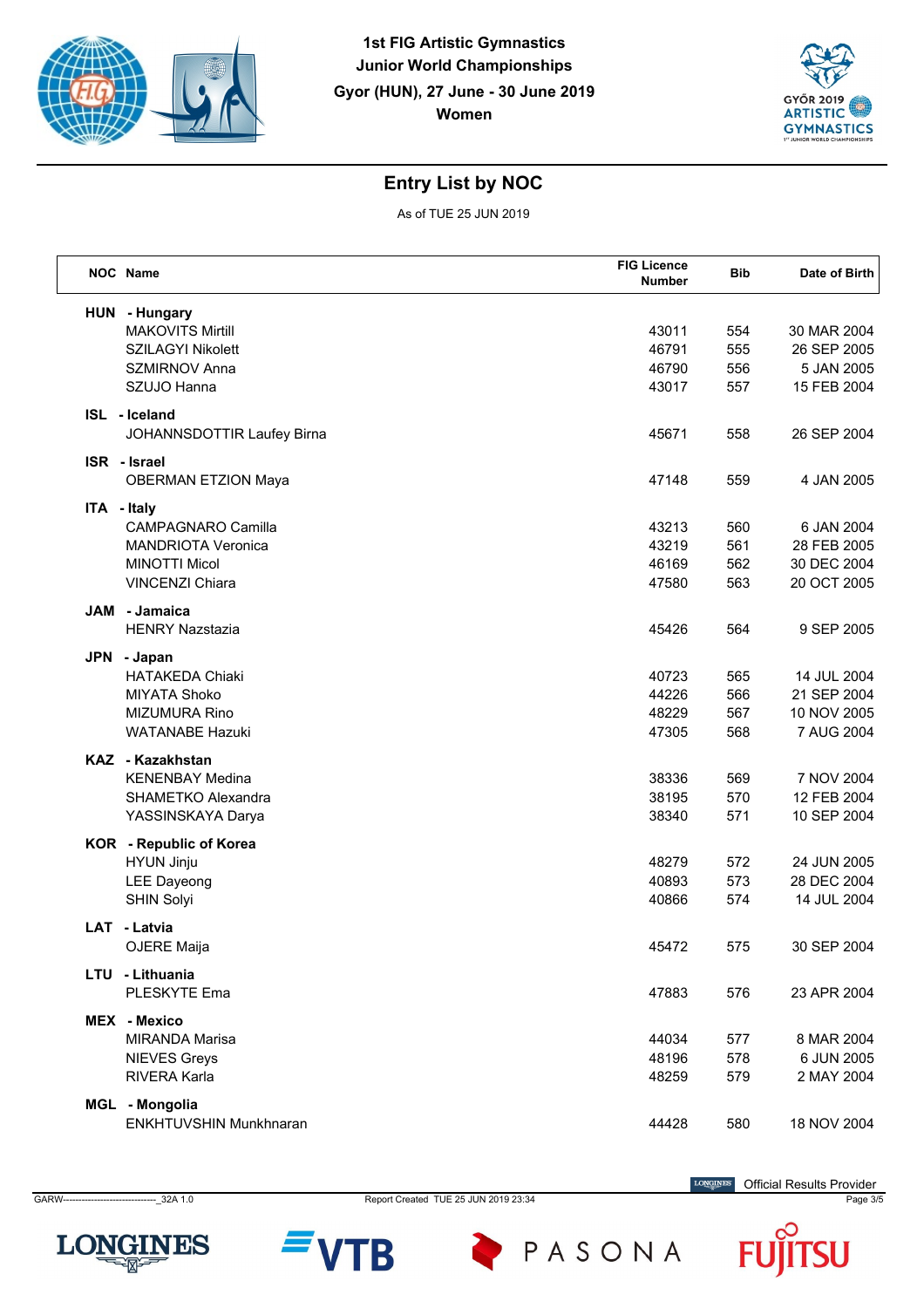



As of TUE 25 JUN 2019

|            | <b>NOC</b> Name                                                                                                                      | <b>FIG Licence</b><br><b>Number</b> | <b>Bib</b>               | Date of Birth                                            |
|------------|--------------------------------------------------------------------------------------------------------------------------------------|-------------------------------------|--------------------------|----------------------------------------------------------|
|            | <b>MLT</b> - Malta<br><b>BORG Ella</b>                                                                                               | 38435                               | 581                      | 10 JUL 2004                                              |
|            | NOR - Norway<br>MADSOE Julie                                                                                                         | 42904                               | 582                      | 20 AUG 2004                                              |
|            | PAN - Panama<br><b>HERON Hillary</b><br><b>NAVAS Karla</b>                                                                           | 41764<br>41763                      | 583<br>584               | 29 JAN 2004<br>12 SEP 2004                               |
|            | PER - Peru<br><b>RENGIFO Ximena</b>                                                                                                  | 48498                               | 585                      | 16 SEP 2005                                              |
|            | POL - Poland<br>PYZIO Dagmara                                                                                                        | 44952                               | 586                      | 30 SEP 2005                                              |
|            | POR - Portugal<br><b>CANCELA Francisca</b><br><b>MENDES Maria</b><br>SOBRAL Lia                                                      | 46085<br>48025<br>44493             | 587<br>588<br>589        | 19 APR 2005<br>16 SEP 2005<br>13 APR 2004                |
| <b>ROU</b> | - Romania<br><b>DUTA Antonia</b><br><b>SFIRINGU Silviana</b><br>STANCIULESCU Ioana<br><b>TRICA Daniela</b>                           | 44144<br>44145<br>44139<br>44143    | 590<br>591<br>592<br>593 | 8 OCT 2004<br>1 SEP 2004<br>18 FEB 2004<br>21 JUN 2004   |
|            | <b>RUS</b> - Russian Federation<br><b>GERASIMOVA Elena</b><br>LISTUNOVA Viktoriia<br><b>URAZOVA Vladislava</b><br><b>VORONA</b> lana | 37897<br>43616<br>43618<br>44946    | 594<br>595<br>596<br>597 | 21 JUN 2004<br>12 MAY 2005<br>14 AUG 2004<br>28 DEC 2004 |
| SGP        | - Singapore<br><b>LIEW Rachel Anne</b><br><b>LIM Kaitlyn</b><br>YAP Emma                                                             | 47451<br>45449<br>45129             | 598<br>599<br>600        | 25 MAR 2005<br>14 JUN 2005<br>30 JAN 2005                |
|            | SLO - Slovenia<br><b>BEDENIK Zala</b>                                                                                                | 42957                               | 601                      | 3 JUN 2004                                               |
|            | SVK - Slovakia<br>SURMANOVA Sara                                                                                                     | 46360                               | 602                      | 15 JUL 2005                                              |
|            | SWE - Sweden<br><b>WILLIAMS Jennifer</b>                                                                                             | 45152                               | 603                      | 11 OCT 2005                                              |
|            | TPE - Chinese Taipei<br><b>HUANG Tzu-Hsing</b>                                                                                       | 48135                               | 604                      | 9 SEP 2004                                               |

**LONGINES** 

GARW------------------------------\_32A 1.0 Report Created TUE 25 JUN 2019 23:34 Page 4/5

B

PASONA

Official Results Provider

SU F